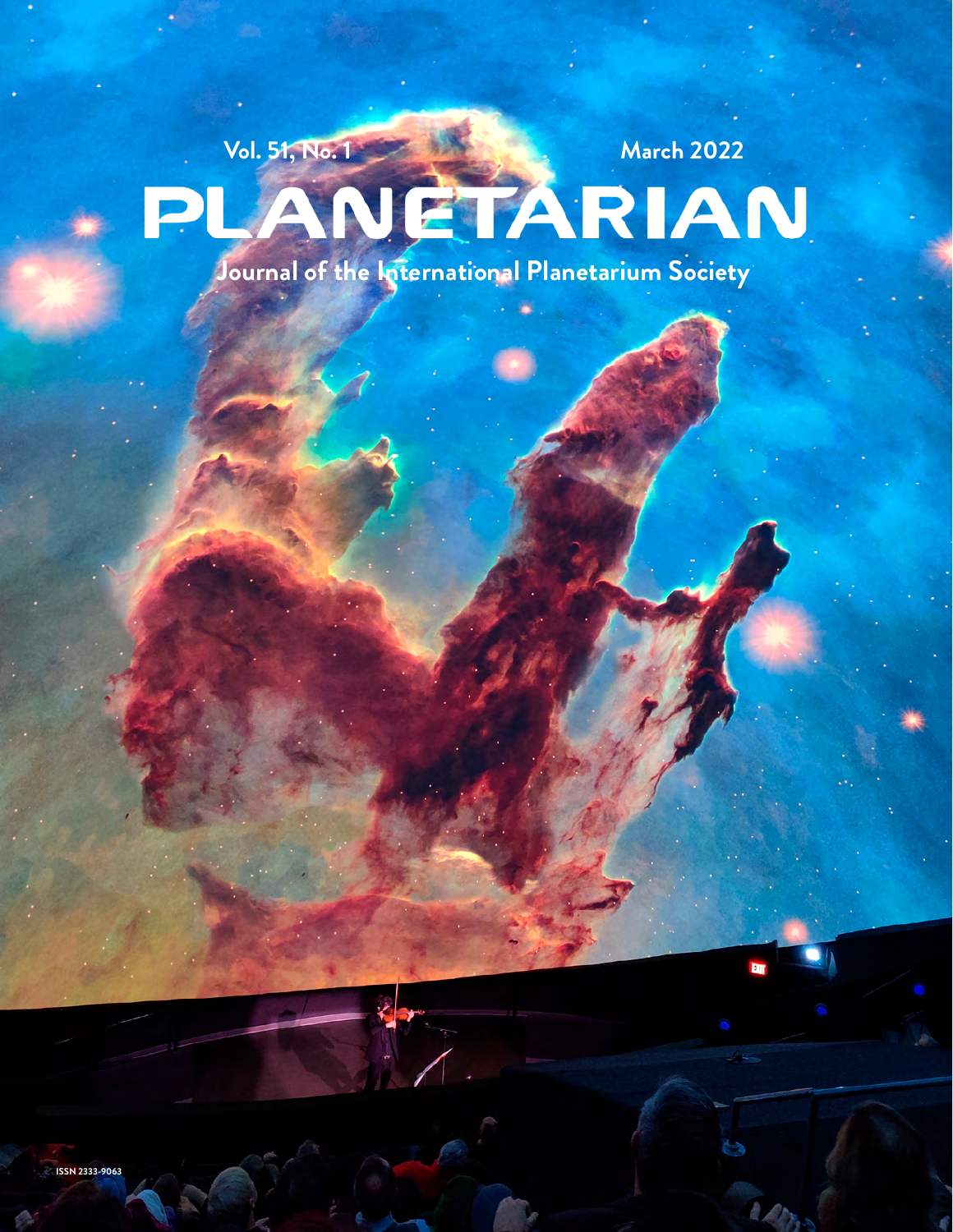# **IMMERSIVE MATTERS EXPANDING OUR IMMERSIVE REACH**



Carolyn Collins Peterson **CEC** Loch Ness Productions P.O. Box 294 Nederland, CO., 80466 USA *carolyn@imersa.org*

By now, most of us in the field of immersive content and performance have accepted a series of pandemicrelated paradigm shifts and learned to work around them as best we can. The world at large continues (as of this writing) to grapple with successive waves of pandemic-related shutdowns, or, at the very least, curtailments of activities in order to emphasize safety and good health. Immersive venues are certainly part of that mix, and the opening weeks of 2022 continue to see careful openings, schedule changes, and even a few more shutdowns among all levels of theaters. That will likely continue to be the outlook for our communities for some time to come. The good news is that we've all learned to deal with the uncertainties and move ahead.

For IMERSA, the year 2021 saw a series of successful online IMERSA Days continue. We're very pleased with the results of those events, and 2022 promises more of our online "virtual" get-togethers. Our current plans are to offer a virtual event every two months, focused on some special aspect of the immersive experience. We are also planning to offer a virtual IMERSA presence at the upcoming IPS meeting in St. Petersburg, Russia. In addition, if all goes well, the autumn of 2022 will see us involved in a pair of "in-person" live events.

## **IMERSA Days Finales for 2021**

We rounded out 2021 with a pair of virtual IMERSA Days that brought dozens of attendees together on Zoom to explore some special subjects. The first was a "mini" version of the very successful Dome Fest West event that occurred last October. IMERSA invited several speakers to summarize their DFW presentations on the November 19th IMERSA Day. Joining the team were Ryan Moore, Michael Daut, Carolyn Collins Petersen, Kate McCallum, Will Nix, Mike Smail, Dayna Thompson, Michael McConville, Eric Hanson, Ed



Panelists, hosted by Michael Daut, gathered to share their insights into fulldome and immersive content and its audience effectiveness during the November virtual IMERSA Day. The panel featured speakers from the entertainment community, dome producers, and live-performance artists.

Lantz, Brett Leonard, Jenni Ogden, and Hilary McVicker.

This "speed dating" encapsulation of the Dome Fest West event featured four seminal sessions. The first was *The Potential of Immersive Storytelling in a Transmedia Age* in which Carolyn, Kate, and Will explored the distribution landscape (specifically, what theaters want and have been licensing), a dive into the essence of transmedia (storytelling across multiple platforms beyond just fulldome including companion programs, VR experiences, merchandise, etc.), and finally, a look at social impact entertainment, which has intentionality about broadening horizons to bring audiences a deeper understanding of key issues in our society through themes in fulldome stories.

The next session was *Masters of the Universe*, in which Mike, Dayna, and Michael McConville explored how planetariums have been expanding beyond space science programming through innovative, live experiences and collaborations between departments on college campuses.

In the next session, *Virtual Production Tools for Immersive Media*, Eric Hanson shared short presentations from industry innovators who are developing and using new tools to create virtual

environments, create 360º live-action video performance capture, and apply clever photographic techniques to create spectacular new experiences for the dome.

Finally, in *The Future of Immersive Venues*, Ed, Brett, Jenni, and Hilary explored ways that immersive venues can extend the power of fulldome into extended immersive experiences such as domeplexes, location-based immersive venues, interactive immersion with XR components, and even immersive emotional healing centers.

This event was a powerful look at the future and potential of the immersive fulldome format over the next five to ten years.

# **Immersive Audio in Depth**

On December 3, 2021, IMERSA hosted its last virtual IMERSA Day of the year and celebrated the topic of "Sound in Immersive Spaces: An Exploration of Immersive Audio Design." Monica Bolles moderated this fast-paced, in-depth look at techniques and technology for the best sound in immersive spaces. She was joined by Jean-Pascal Beaudoin (Headspace Studios), Mourad Bennacer (The Société des Arts Technologiques), Pierre Brand (Primetime Studios), and Ana Monte (Delta Sound